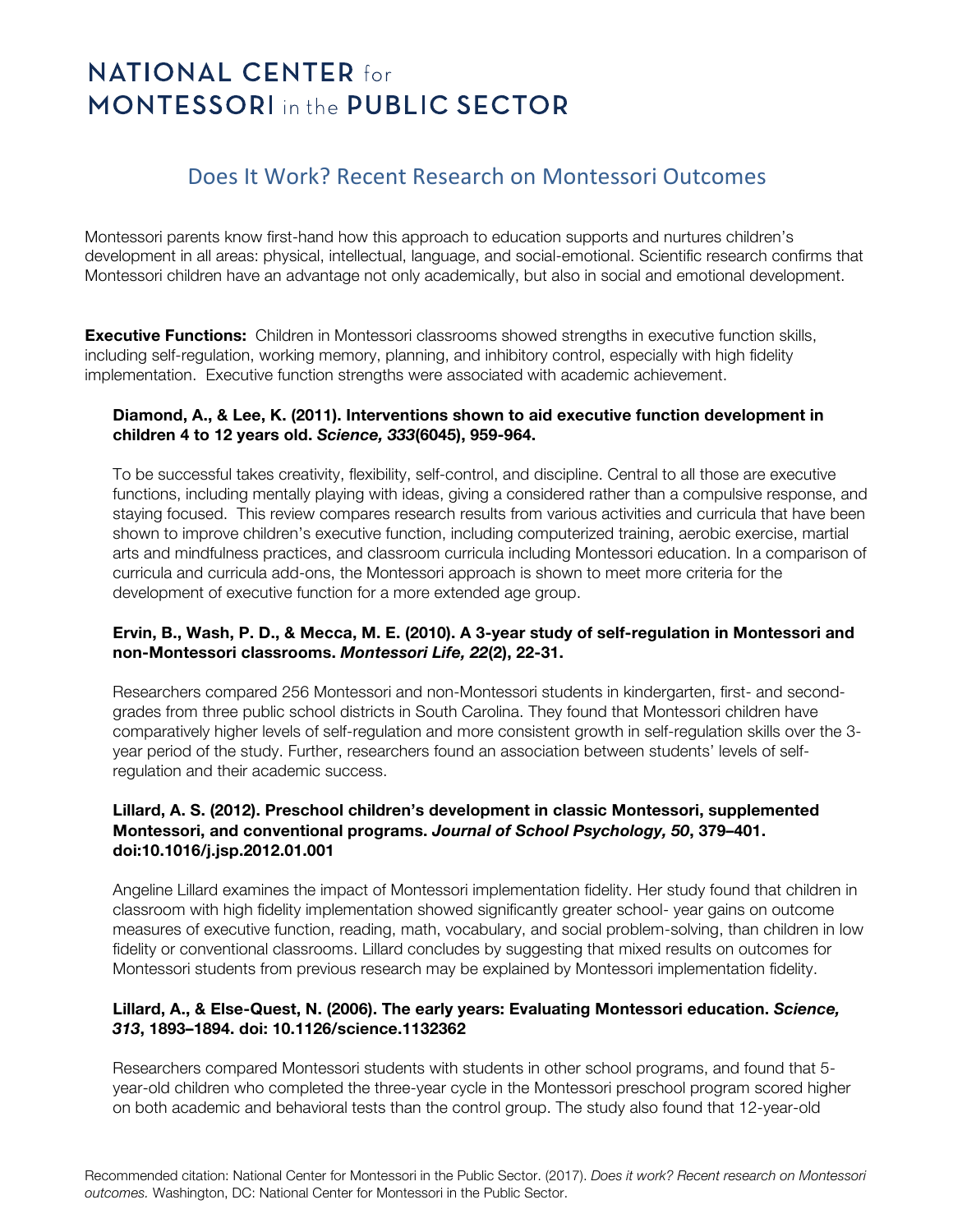Montessori students wrote more sophisticated and creative stories and showed a more highly developed sense of community and social skills than students in other programs.

#### **Lillard, A. S., & Heise, M. J. (2016). An intervention study: Removing supplemented materials from Montessori classrooms associated with better child outcomes.** *Journal of Montessori Research, 2***(1), 16-26.**

This study provides further evidence for the efficacy of fully implemented Montessori. The authors examined three Montessori classrooms that contained supplemental, non-Montessori materials like commercial puzzles and games. These supplemental materials were removed from two of the three classrooms. Children in the classrooms from which the supplemental materials were removed grew significantly more in early literacy skills and executive function that their peers in the classroom with the supplemental materials.

**Social Development:** Children in Montessori classrooms showed better social problem solving ability, a stronger sense of community and social justice, and more positive perceptions of classmates, and used positive social problem-solving strategies.

#### **Lillard, A. S. (2012). Preschool children's development in classic Montessori, supplemented Montessori, and conventional programs.** *Journal of School Psychology, 50***, 379–401. doi:10.1016/j.jsp.2012.01.001**

Angeline Lillard examines the impact of Montessori implementation fidelity. Her study found that children in classroom with high fidelity implementation showed significantly greater school- year gains on outcome measures of executive function, reading, math, vocabulary, and social problem-solving, than children in low fidelity or conventional classrooms. Lillard concludes by suggesting that mixed results on outcomes for Montessori students from previous research may be explained by Montessori implementation fidelity.

## **Lillard, A., & Else-Quest, N. (2006). The early years: Evaluating Montessori education.** *Science, 313***, 1893–1894. doi: 10.1126/science.1132362**

Researchers compared Montessori students with students in other school programs, and found that 5 year-old children who completed the three-year cycle in the Montessori preschool program scored higher on both academic and behavioral tests than the control group. The study also found that 12-year-old Montessori students wrote more sophisticated and creative stories and showed a more highly developed sense of community and social skills than students in other programs.

#### **Rathunde, K., & Csikszentmihalyi, M. (2005a). Middle school students' motivation and quality of experience: A comparison of Montessori and traditional school environments.** *American Journal of Education, 111***(3), 341-371.**

This study compared middle school motivation and experience for approximately 290 sixth- and eighthgrade students in five Montessori and six traditional schools. Montessori students reported significantly more flow, higher affect, potency, and intrinsic motivation while doing schoolwork than their traditional school peers. Traditional students reported higher levels of drudgery (i.e., doing work with high levels of importance, but low levels of intrinsic motivation). These findings suggest a relationship between Montessori environments and students' comparatively higher levels of intrinsic motivation.

**General Academic Achievement:** Children in Montessori classrooms have shown higher levels of selfregulation, which was associated with academic success. Montessori student have also shown higher levels of intrinsic motivation and time on academic tasks.

## **Ervin, B., Wash, P. D., & Mecca, M. E. (2010). A 3-year study of self-regulation in Montessori and non-Montessori classrooms.** *Montessori Life, 22***(2), 22-31.**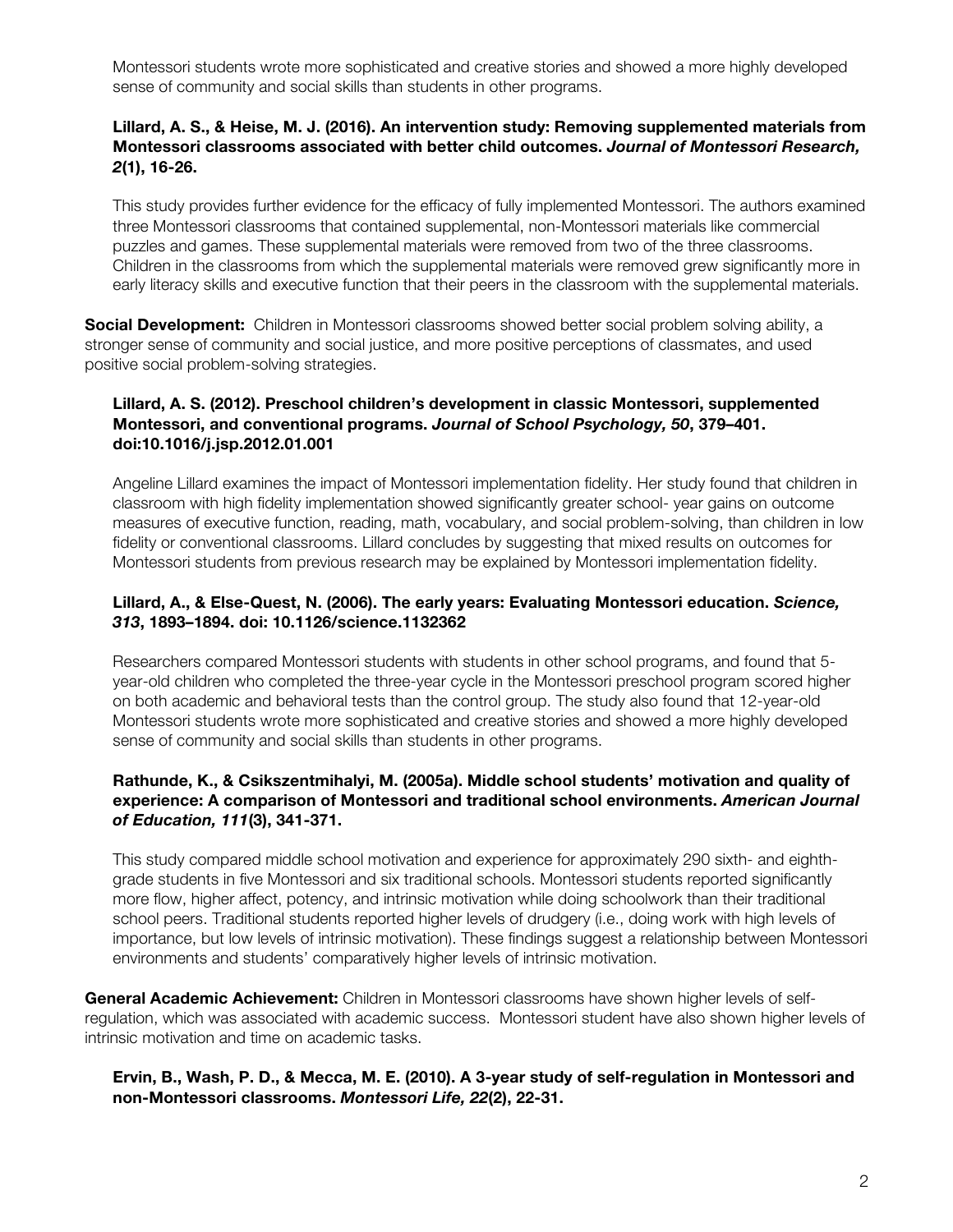Researchers compared 256 Montessori and non-Montessori students in kindergarten, first- and secondgrades from three public school districts in South Carolina. They found that Montessori children have comparatively higher levels of self-regulation and more consistent growth in self-regulation skills over the 3 year period of the study. Further, researchers found an association between students' levels of selfregulation and their academic success.

# **Rathunde, K., & Csikszentmihalyi, M. (2005a). Middle school students' motivation and quality of experience: A comparison of Montessori and traditional school environments.** *American Journal of Education, 111***(3), 341-371.**

This study compared middle school motivation and experience for approximately 290 sixth- and eighthgrade students in five Montessori and six traditional schools. Montessori students reported significantly more flow, higher affect, potency, and intrinsic motivation while doing schoolwork than their traditional school peers. Traditional students reported higher levels of drudgery (i.e., doing work with high levels of importance, but low levels of intrinsic motivation). These findings suggest a relationship between Montessori environments and students' comparatively higher levels of intrinsic motivation.

# **Rathunde, K., & Csikszentmihalyi, M. (2005b). The social context of middle school: Teachers, friends, and activities in Montessori and traditional school environments.** *The Elementary School Journal, 106***(1), 59-79.**

In the aforementioned study, researchers also compared the social contexts of five Montessori and six traditional middle schools, and reported those results in the present article. Montessori students reported more favorable impressions of their schools and teachers than their traditionally-schooled peers. Further, Montessori students reported spending more time on academic tasks and in active learning pursuits, and they had more positive perceptions of classmates than their traditionally-schooled peers.

**Language:** Children in Montessori classrooms have shown strengths in phonological decoding, letter-word identification, reading assessments, sentence structure, and writing creativity.

#### **East Dallas Community Schools. (2010).** *Summer newsletter 2010***.**

East Dallas Community Schools operates two inner-city Montessori schools that serve an ethnically and culturally diverse group of primarily low-income families. In over 30 years of using the Montessori approach to education, EDCS has proved that all children, regardless of race or income, can succeed in school when you start young and involve parents. In a neighborhood in which the high school dropout rate is over 50%, children who attend EDCS have graduated from high school at a rate of 94%, with 88% of those graduates attending college. A ten-year study of standardized test scores found that third grade students' average scores were in the top 36% nationwide in reading and math. Even though many of these children start school without speaking any English, 100% of the children test as fluent in English by the end of the third grade

#### **Lillard, A. S. (2012). Preschool children's development in classic Montessori, supplemented Montessori, and conventional programs.** *Journal of School Psychology, 50***, 379–401. doi:10.1016/j.jsp.2012.01.001**

Angeline Lillard examines the impact of Montessori implementation fidelity. Her study found that children in classroom with high fidelity implementation showed significantly greater school- year gains on outcome measures of executive function, reading, math, vocabulary, and social problem-solving, than children in low fidelity or conventional classrooms. Lillard concludes by suggesting that mixed results on outcomes for Montessori students from previous research may be explained by Montessori implementation fidelity.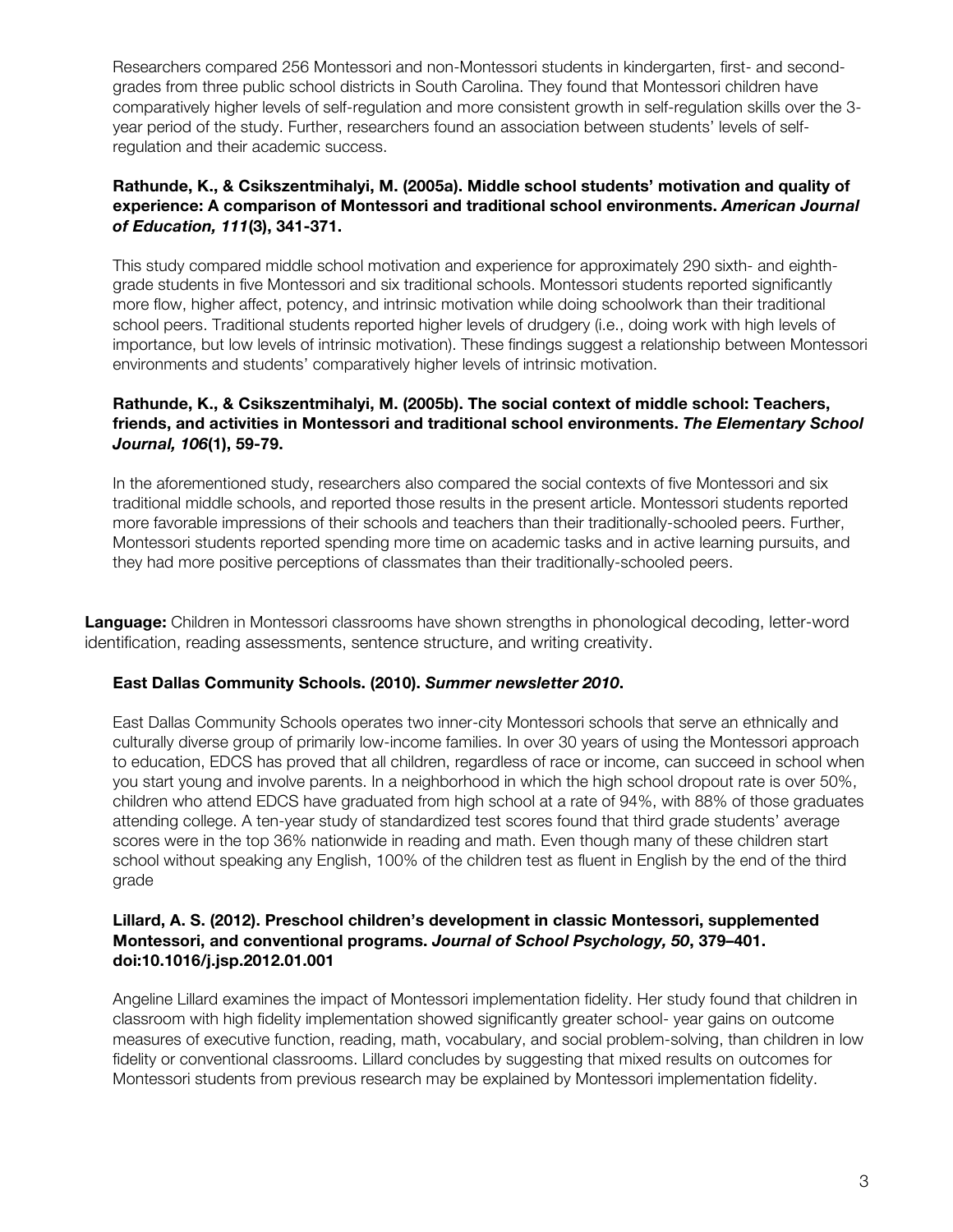# **Lillard, A., & Else-Quest, N. (2006). The early years: Evaluating Montessori education.** *Science, 313***, 1893–1894. doi: 10.1126/science.1132362**

Researchers compared Montessori students with students in other school programs, and found that 5 year-old children who completed the three-year cycle in the Montessori preschool program scored higher on both academic and behavioral tests than the control group. The study also found that 12-year-old Montessori students wrote more sophisticated and creative stories and showed a more highly developed sense of community and social skills than students in other programs.

# **Lillard, A. S., & Heise, M. J. (2016). An intervention study: Removing supplemented materials from Montessori classrooms associated with better child outcomes.** *Journal of Montessori Research, 2***(1), 16-26.**

This study provides further evidence for the efficacy of fully implemented Montessori. The authors examined three Montessori classrooms that contained supplemental, non-Montessori materials like commercial puzzles and games. These supplemental materials were removed from two of the three classrooms. Children in the classrooms from which the supplemental materials were removed grew significantly more in early literacy skills and executive function that their peers in the classroom with the supplemental materials

# **Mallett, J. D., & Schroeder, J. L. (2015). Academic achievement outcomes: A comparison of Montessori and non-Montessori public elementary school students.** *Journal of Elementary Education, 25***(1), 39-53.**

This study compared reading and math achievement of over 1,000 students in grades one through five in public Montessori and non-Montessori schools in Texas. No statistically significant differences in reading or math achievement were found in grades one through three, but Montessori students in grades four and five performed significantly better in both subjects than their peers in traditional schools.

# **Moody, M. J., & Riga, G. (2011). Montessori: Education for life. In L. Howell, C. W. Lewis, & N. Carter (Eds.),** *Yes we can!: Improving urban schools through innovative education reform* **(pp. 127-143). Charlotte, NC: Information Age Publishing.**

These authors examined school-level outcomes on state reading and math assessments for public Montessori schools in Chicago and South Carolina. In South Carolina, during all five years of the study, a greater percentage of Montessori students in grades three through eight passed reading and math assessments than their traditional school peers. In Chicago, where a new Montessori program was being rolled out, reading and math test scores at these schools markedly improved over the years of Montessori implementation.

# **Rodriguez, L., Irby, B. J., Brown, G., Lara-Alecio, R., & Galloway, M. (2005). An analysis of reading achievement related to pre-kindergarten Montessori and transitional bilingual education. In V. Gonzalez & J. Tinajero (Eds.),** *Review of research and practice* **(Vol 3., pp. 45-65). Mahwah, NJ: Laurence Earlbaum Associates.**

These authors examined the reading skills of low-income Latino students from a bilingual Montessori preK program compared to similar students from a traditional bilingual preK program. Students who had participated in the Montessori preschool scored significantly higher on both Spanish and English reading tests. This suggests that the Montessori preK fostered superior language skills in both languages than the traditional preK, even though both were bilingual.

**Mathematics:** Children in Montessori classrooms have shown higher scores in applied problem solving, understanding of math concepts, and standardized test scores.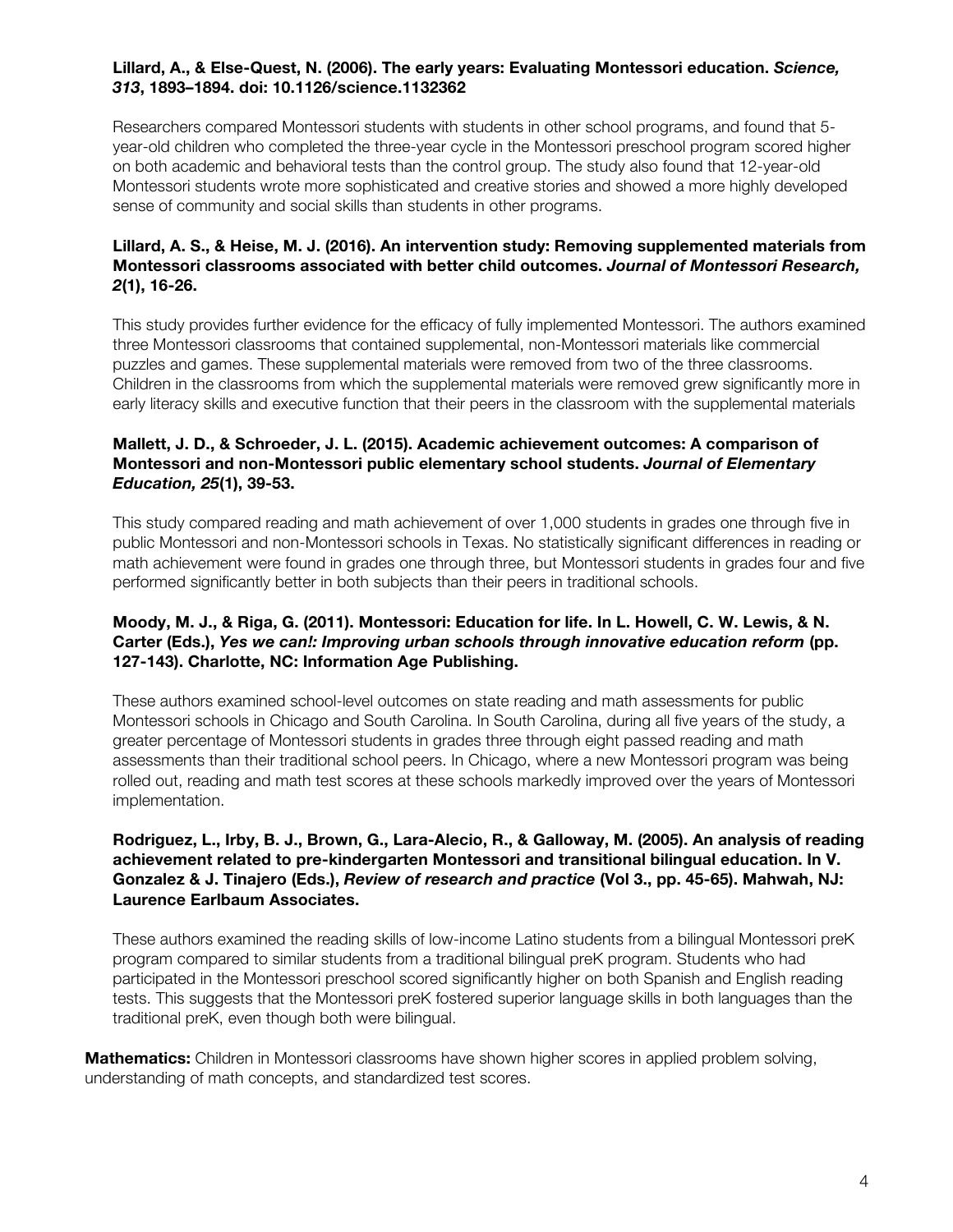#### **Dohrmann, K. R., Nishida, T. K., Gartner, A., Lipsky, D. K., & Grimm, K. (2007). High school outcomes for students in a public Montessori program.** *Journal of Research in Childhood Education, 22***(2), 205–217. doi:10.1080/02568540709594622**

This longitudinal study of Milwaukee high school graduates showed that students who had attended Montessori preschool and elementary programs significantly outperformed a peer control group on math/science scores. "In essence," the study found, "attending a Montessori program from the approximate ages of three to 11 predicts significantly higher mathematics and science standardized test scores in high school.

#### **Donabella, M. A., & Rule, A. C. (2008). Four seventh grade students who qualify for academic intervention services in mathematics learning multi-digit multiplication with the Montessori checkerboard.** *TEACHING Exceptional Children Plus, 4***(3). Retrieved from ERIC: http://files.eric.ed.gov/fulltext/EJ967477.pdf**

This article describes the positive impact of Montessori manipulative materials on four seventh grade students who qualified for academic intervention services because of previous low state test scores in mathematics. The article presents a brief introduction to the Montessori approach to learning, an overview of Montessori mathematics, and an explanation of the Checkerboard for Multiplication with related multiplication manipulatives. Pretest/posttest results of the four students indicated that all increased their understanding of multiplication. The results of an attitude survey showed students improved in enjoyment, perceived knowledge, and confidence in solving multiplication problems.

## **East Dallas Community Schools. (2010).** *Summer newsletter 2010***.**

East Dallas Community Schools operates two inner-city Montessori schools that serve an ethnically and culturally diverse group of primarily low-income families. In over 30 years of using the Montessori approach to education, EDCS has proved that all children, regardless of race or income, can succeed in school when you start young and involve parents. In a neighborhood in which the high school dropout rate is over 50%, children who attend EDCS have graduated from high school at a rate of 94%, with 88% of those graduates attending college. A ten-year study of standardized test scores found that third grade students' average scores were in the top 36% nationwide in reading and math. Even though many of these children start school without speaking any English, 100% of the children test as fluent in English by the end of the third grade

# **Lillard, A. S. (2012). Preschool children's development in classic Montessori, supplemented Montessori, and conventional programs.** *Journal of School Psychology, 50***, 379–401. doi:10.1016/j.jsp.2012.01.001**

Angeline Lillard examines the impact of Montessori implementation fidelity. Her study found that children in classroom with high fidelity implementation showed significantly greater school-year gains on outcome measures of executive function, reading, math, vocabulary, and social problem-solving, than children in low fidelity or conventional classrooms. Lillard concludes by suggesting that mixed results on outcomes for Montessori students from previous research may be explained by Montessori implementation fidelity.

## **Lillard, A., & Else-Quest, N. (2006). The early years: Evaluating Montessori education.** *Science, 313***, 1893–1894. doi: 10.1126/science.1132362**

Researchers compared Montessori students with students in other school programs, and found that 5 year-old children who completed the three-year cycle in the Montessori preschool program scored higher on both academic and behavioral tests than the control group. The study also found that 12-year-old Montessori students wrote more sophisticated and creative stories and showed a more highly developed sense of community and social skills than students in other programs.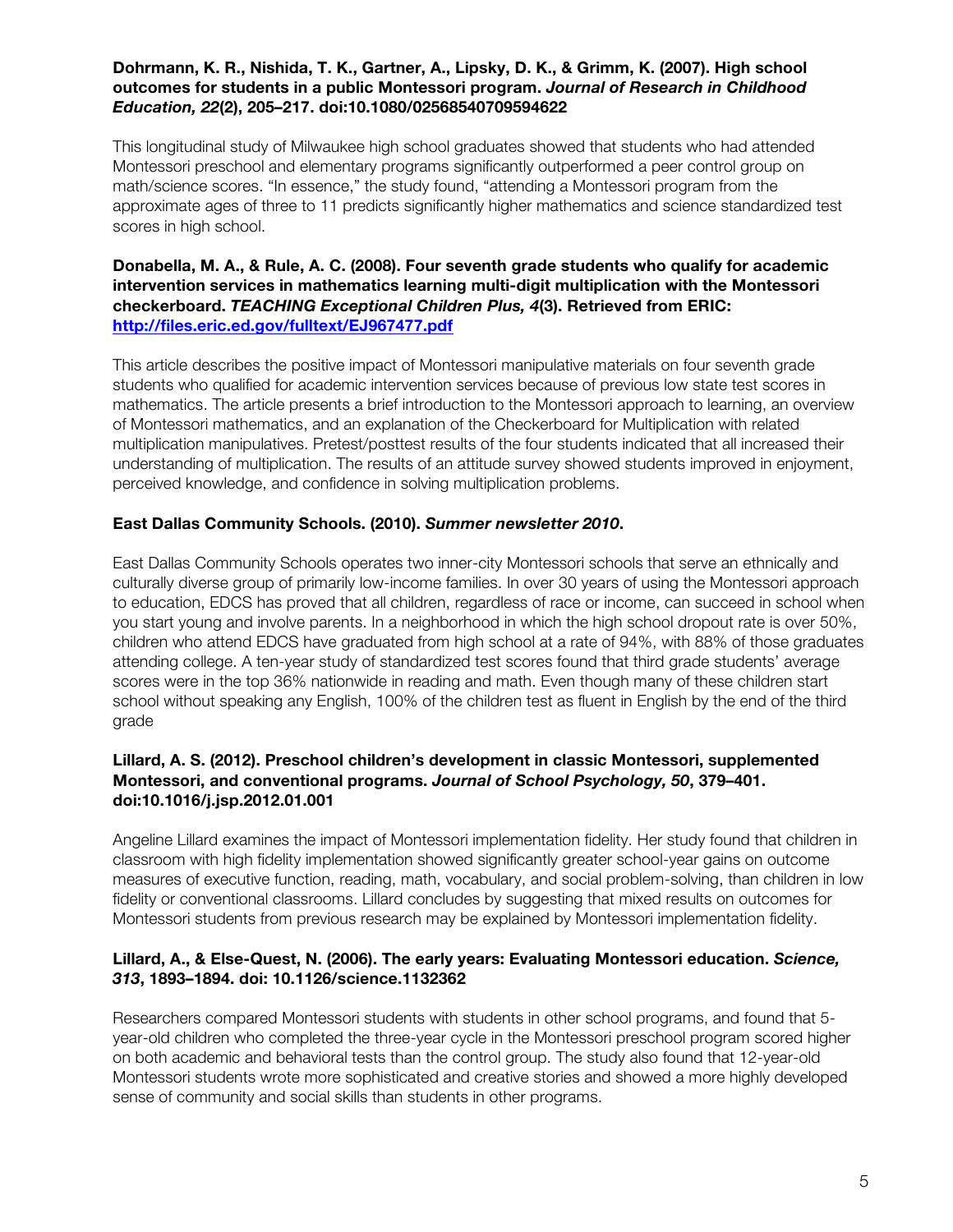#### **Lillard, A. S., & Heise, M. J. (2016). An intervention study: Removing supplemented materials from Montessori classrooms associated with better child outcomes.** *Journal of Montessori Research, 2***(1), 16-26.**

This study provides further evidence for the efficacy of fully implemented Montessori. The authors examined three Montessori classrooms that contained supplemental, non-Montessori materials like commercial puzzles and games. These supplemental materials were removed from two of the three classrooms. Children in the classrooms from which the supplemental materials were removed grew significantly more in early literacy skills and executive function that their peers in the classroom with the supplemental materials.

# **Mallett, J. D., & Schroeder, J. L. (2015). Academic achievement outcomes: A comparison of Montessori and non-Montessori public elementary school students.** *Journal of Elementary Education, 25***(1), 39-53.**

This study compared reading and math achievement of over 1,000 students in grades one through five in public Montessori and non-Montessori schools in Texas. No statistically significant differences in reading or math achievement were found in grades one through three, but Montessori students in grades four and five performed significantly better in both subjects than their peers in traditional schools.

# **Moody, M. J., & Riga, G. (2011). Montessori: Education for life. In L. Howell, C. W. Lewis, & N. Carter (Eds.),** *Yes we can!: Improving urban schools through innovative education reform* **(pp. 127-143). Charlotte, NC: Information Age Publishing.**

These authors examined school-level outcomes on state reading and math assessments for public Montessori schools in Chicago and South Carolina. In South Carolina, during all five years of the study, a greater percentage of Montessori students in grades three through eight passed reading and math assessments than their traditional school peers. In Chicago, where a new Montessori program was being rolled out, reading and math test scores at these schools markedly improved over the years of Montessori implementation.

# **Reed, M. K. (2008). Comparison of the place value understanding of Montessori elementary students.** *Investigations in Mathematics Learning, 1***(1), 1-26.**

Reed randomly selected first- through third-grade students in one Montessori and one Catholic school for this study. After collecting data from ninety-three students, she found that Montessori students performed significantly better on conceptual place value math tasks, and were as adept at solving procedural math problems as their non-Montessori peers. By third grade, there was not a significant difference with regards to ability to solve the math tasks, but Montessori students demonstrated more flexible, conceptual thinking in their approach to solving these problems.

**Science:** In one study, children in a public Montessori program for ages 3 to 11 achieved significantly higher science standardized test scores in high school.

# **Dohrmann, K. R., Nishida, T. K., Gartner, A., Lipsky, D. K., & Grimm, K. (2007). High school outcomes for students in a public Montessori program.** *Journal of Research in Childhood Education, 22***(2), 205–217. doi:10.1080/02568540709594622**

This longitudinal study of Milwaukee high school graduates showed that students who had attended Montessori preschool and elementary programs significantly outperformed a peer control group on math/science scores. "In essence," the study found, "attending a Montessori program from the approximate ages of three to 11 predicts significantly higher mathematics and science standardized test scores in high school.